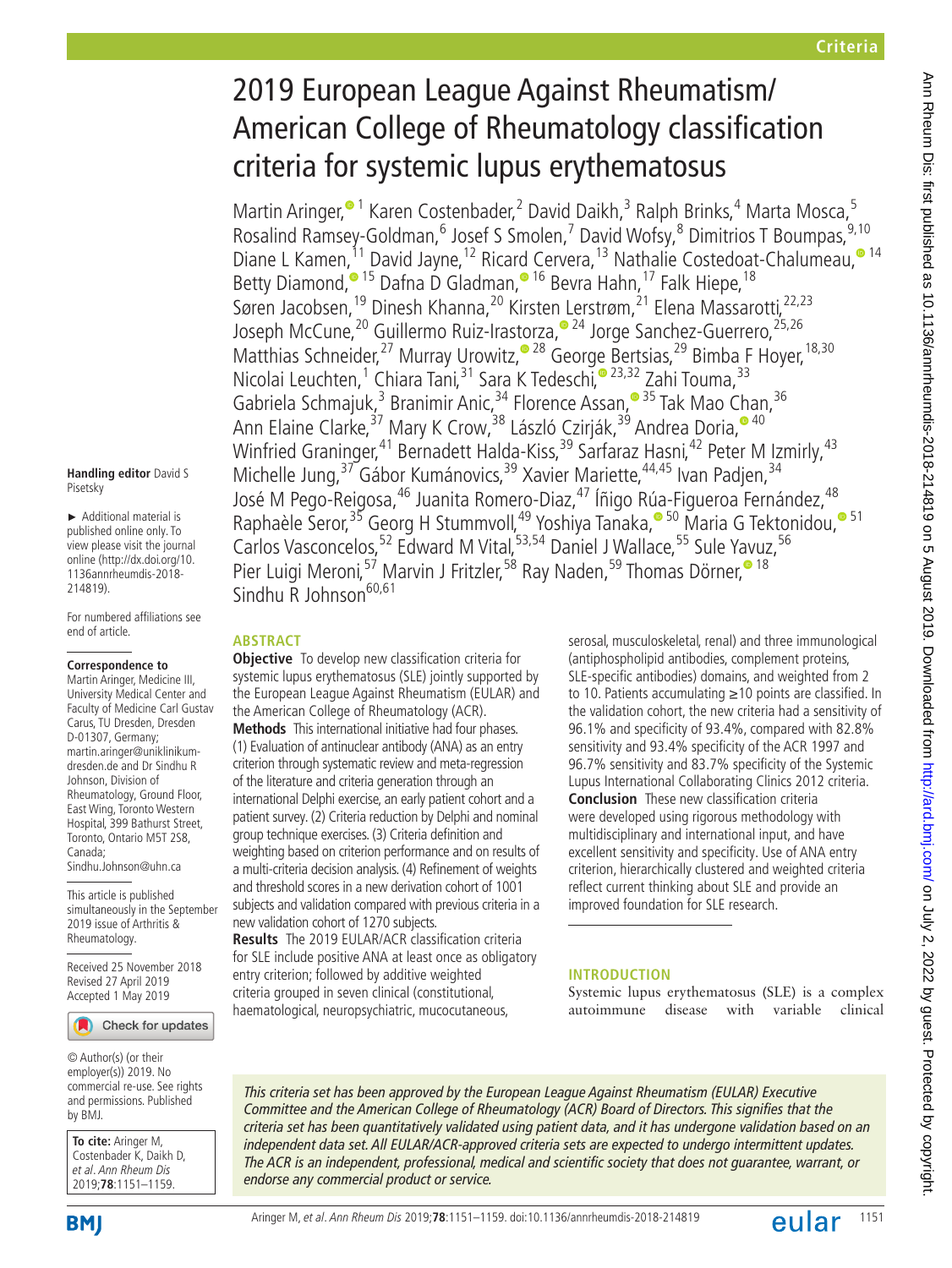features.[1 2](#page-8-0) SLE manifestations are associated with multiple autoantibodies, ensuing immune complex formation and deposition, and other immune processes.<sup>23</sup> This complex clinical presentation and pathogenesis makes SLE a difficult disease to grasp and define. Classification criteria are essential for the identification of relatively homogeneous groups of patients for inclusion in research studies and trials.<sup>45</sup> The 1982 revised American College of Rheumatology (ACR) SLE classification criteria<sup>6</sup> and their 199[7](#page-8-4) revision<sup>7</sup> have been used worldwide. Since then, our understanding of the disease has advanced. Additional specific skin manifestations were described, some clinical symptoms were better understood, and immunological tests, such as diminished levels of serum complement components C3 and C4 or testing for anti-β2 glycoprotein I antibodies, entered routine clinical practice. Better understanding of organ system involvement, such as mucocutaneous abnormalities, led to questions about whether some of the independently counted criteria were in fact manifestations of the same phenomenon.<sup>[8](#page-8-5)</sup>

The 2012 Systemic Lupus International Collaborating Clinics (SLICC) classification criteria addressed many of these issues.<sup>[9](#page-8-6)</sup> Mucocutaneous and neuropsychiatric manifestations were added, as were hypocomplementemia and new antiphospholipid antibody tests; and criteria definitions were refined. The SLICC criteria emphasised that SLE is primarily an autoantibody disease, requiring at least one immunological criterion to be present, and categorised histology-proven nephritis compatible with SLE as sufficient for classification, if antinuclear antibodies (ANAs) or antibodies to double-stranded DNA (dsDNA) were present. While achieving their goal of increasing sensitivity, the SLICC criteria have lower specificity than the 1997 ACR criteria.<sup>[9 10](#page-8-6)</sup>

Existing SLE classification criteria perform better in patients with longstanding disease than in new-onset  $SLE<sub>1</sub><sup>11</sup>$  $SLE<sub>1</sub><sup>11</sup>$  $SLE<sub>1</sub><sup>11</sup>$  and there is an increasing recognition and demand that subjects with early SLE should be included in clinical studies and trials. We therefore attempted to enrich our sample populations for early SLE in several phases of the project.

In parallel with improved understanding of SLE, the field of classification criteria development has also seen advances.<sup>4 12-14</sup> In order to minimise investigator bias, it is now recommended that the cohorts in which the criteria are tested are from indepen-dent centres.<sup>[4](#page-8-2)</sup> Other methodological recommendations include a balanced use of both expert-based and data-driven methods, and inclusion of the patient perspective.<sup>13 14</sup> The approach chosen for these 2019 European League Against Rheumatism (EULAR)/ ACR SLE classification criteria was specifically designed to maintain this balance and to uphold rigorous methodology.

#### **Methods**

#### **Methodological overview**

Using a methodological approach based on measurement science the criteria were developed in four phases $10$ : (1) criteria generation, (2) criteria reduction, (3) criteria definition and weighting and (4) refinement and validation ([figure](#page-1-0) 1). The whole initiative was overseen by a 12-member steering committee (MA, KHC, DD, MM, RR-G, JSS, DW, DB, DK, DJ, TD and SRJ) nominated by EULAR and the ACR in equal numbers, based on SLE and/or methodological experience and previous involvement in international projects.

The current project, jointly supported by the EULAR and the ACR, was originally based on two key concepts. One, we hypothesised that the presence of ANA would be better employed as an entry criterion than as a classification criterion.<sup>[10](#page-8-9)</sup>



<span id="page-1-0"></span>**Figure 1** Development and validation of SLE classification criteria. ANA, antinuclear antibody; SLE, systemic lupus erythematosus.

Such an approach was thought to reflect underlying SLE pathogenesis, and take into account ANA test characteristics of high sensitivity and limited specificity. Two, we expected individual criteria would not be of equal utility (weight) for the classification of  $SLE<sub>15</sub>$  for example, mucosal ulcers versus biopsy-proven lupus nephritis. Accordingly, the validity of using positive ANA as an entry criterion was explicitly addressed in phase I of the current activity.<sup>16</sup> Likewise, methodological strategies to develop weighted criteria were used.

#### **Phase I. Criteria generation**

The purpose of phase I was to test ANA as a potential entry criterion and identify candidate criteria that should be considered for SLE classification using both data-based and expertbased methods, including the patient perspective. *Phase Ia* comprised a systematic literature review of Medline, Embase and the Cochrane databases with meta-regression to evaluate the operating characteristics of ANA testing for consideration as an entry criterion.[16](#page-8-11) *Phase Ib* consisted of a Delphi exercise of international SLE experts from the Americas, Europe and Asia[.17](#page-8-12) These experts included rheumatologists, dermatologists, nephrologists, paediatricians and non-clinical SLE researchers, providing a broad perspective. The Delphi participants were asked to nominate a broad set of items potentially useful in the classification of SLE.[17](#page-8-12) In round 2 and 3, participants rated the items from 1 (not at all appropriate) to 9 (completely appropriate) for classification of SLE. Criteria were retained if they reached a median rating of  $\geq 6.5$ ; that is, at least 50% of the ratings in the high range (7, 8 or 9). Participants were also asked about the importance of ANA and histopathology for classification of SLE. *Phase Ic* established an international cohort of patients with early SLE or conditions mimicking SLE to identify criteria that may discriminate subjects with early (less than 12 months) disease[.18](#page-8-13) *Phase Id* comprised a cross-sectional survey of SLE patients, administered via the quarterly journal of the German SLE patient organisation, which asked about symptoms within 1 year before and after the patient's diagnosis of  $SLE<sup>19</sup>$  $SLE<sup>19</sup>$  $SLE<sup>19</sup>$ While at a risk of recall bias and not necessarily representative of other regions worldwide, this survey was done to explicitly take a patient standpoint into account.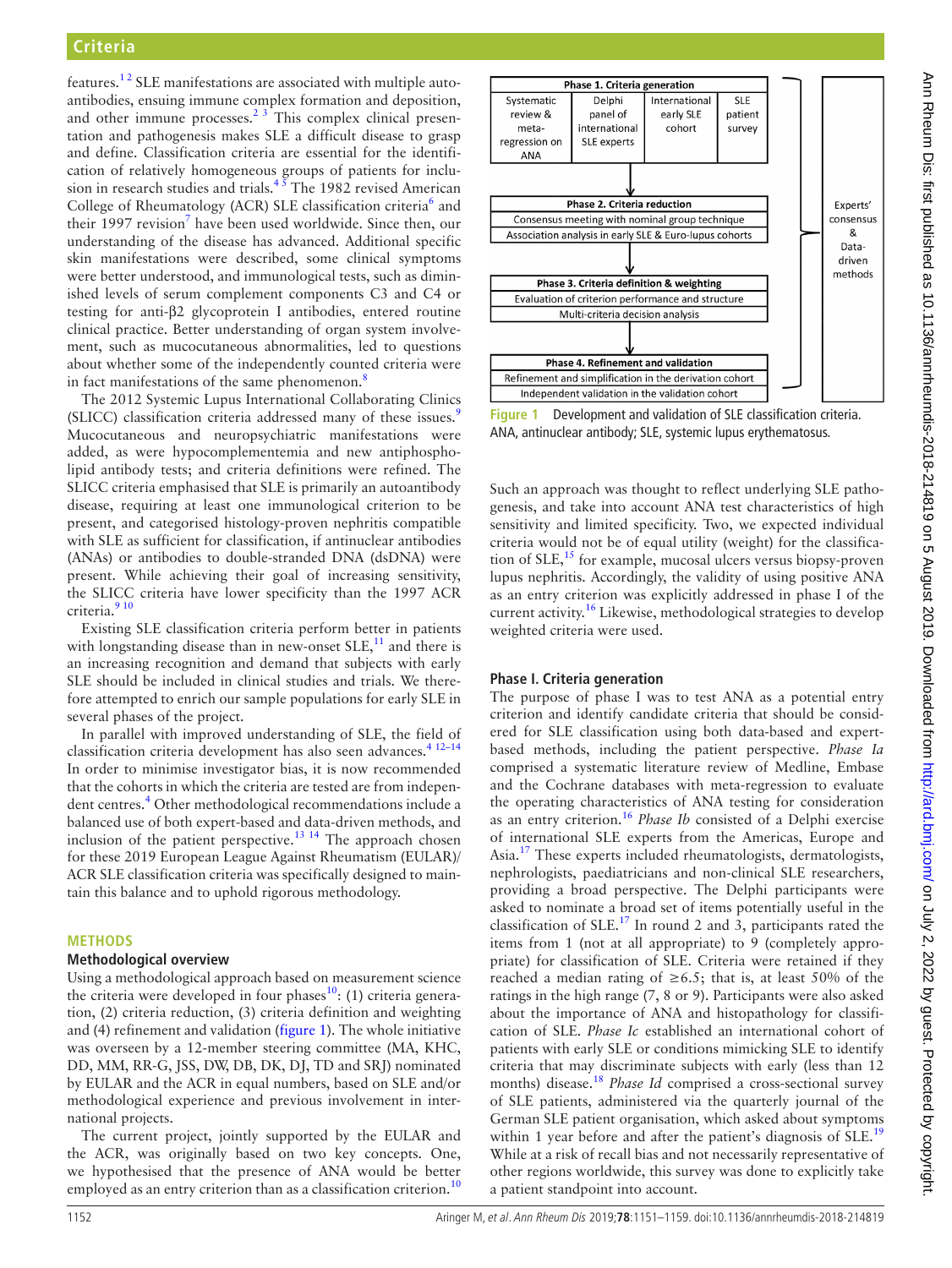For phase II and III, additional renowned European and North American SLE experts were nominated by the steering committee and invited to participate.

#### **Phase II. Criteria reduction**

*Phase IIa*. The objective of this phase was to select a set of criteria from phase I that maximised the likelihood of accurate classification of SLE, particularly of early disease. An independent panel of seven of the international SLE experts (RC, NC-C, DDG, BHH, FH, EM and JS-G) ranked the candidate criteria from phase I. A consensus meeting of 19 international SLE experts (n=7 nominal group technique (NGT) experts+steering committee+DK (moderator)) using NGT was conducted to reduce the list of criteria.<sup>[20](#page-8-15)</sup> Data for each candidate criterion were reviewed and discussed until consensus was achieved. The NGT experts voted on items to be retained. *Phase IIb*. NGT participants pointed out that some criteria could be correlated. With the idea of potentially clustering criteria into domains, associations between candidate criteria were evaluated separately in two cohorts, the phase Ic early SLE and the Euro-lupus cohorts<sup>21</sup>

#### **Phase III. Criteria definition and weighting**

*Phase IIIa*. The operating characteristics of the retained candidate criteria were evaluated by literature review. Candidate criteria were hierarchically organised into clinical and immunological domains, and definitions for the candidate criteria were iteratively refined. SLE patient advocates participated in the review of data and the steering committee discussions.<sup>22</sup>

*Phase IIIb*. 164 case vignettes reflecting broad SLE clinical presentation were sampled from SLE centres across several countries. A panel of six of the international experts not involved in earlier phases of the project (BD, SJ, WJMcC, GR-I, MS and MBU) and 11 members of the steering committee assessed and ranked a representative sample of the cases. Subsequently, at a face-to-face meeting, this panel of 17 international SLE experts iteratively compared pairs of criteria, using multicriteria decision analysis facilitated by 1000 $\mu$  mmds software.<sup>23</sup> The panel unanimously agreed to further reduce the list of criteria. Based on the results, provisional criteria weights were assigned and a provisional threshold score for classification was determined as the lowest score at which the expert panel had achieved consensus on classifying a case vignette as SLE[.24](#page-8-19)

#### **Phase IV. Refinement and validation**

International SLE experts not involved in phase II or phase III panels were asked to contribute cases diagnosed as SLE and controls with conditions mimicking SLE sampled from patients evaluated at their centres. Each centre was asked to contribute up to 100 cases and an equal number of controls, preferentially sampling those with early disease, and regardless of their specific clinical or immunological manifestations. Pseudonymised data on the criteria were collected using a standardised data collection form. Ethics committee approval and informed consent were obtained as per local requirements. The status ('SLE' or not) of each case underwent independent adjudication by three of four SLE experts (GB, BFH, NL and CT) from different centres. Queries were sent back to the submitting investigator for clarification. Of this cohort, 501 SLE and 500 control subjects were randomly selected to comprise the derivation cohort, while the remaining 696 SLE and 574 control subjects formed the validation cohort.

*Refinement*. The performance of the draft criteria set was iteratively tested in the derivation cohort. A data-driven threshold for classification was determined by receiver operating characteristics (ROC) analysis and compared with the provisional expertbased consensus threshold. The data of SLE subjects below the threshold (misclassified) were reviewed for groups of patients with unequivocal SLE who still missed classification, and criteria weights adjusted slightly, while preserving the weighting hierarchy (details below in Results, Phase IV section). Sensitivity and specificity was tested against the ACR 1997 and the SLICC 2012 criteria. In addition, ANA as an entry criterion was tested against not having an entry criterion. Finally, the criteria weights were simplified to whole numbers. Refinements to the criteria set were presented to the steering committee and phase III expert panel, and unanimously endorsed.

*Validation*. The sensitivity and specificity of the final criteria were tested in the validation cohort and compared with previous SLE criteria sets.

*Statistical analysis*. Descriptive statistics were used to summarise the data. CIs were calculated using the bias-corrected and accelerated bootstrap method (BCa method) with B=2000 bootstrap samples. The BCa method resamples the input data B times (with replacement) and calculates the required statistics (sensitivity, specificity, area under the curve (AUC)). Based on the B bootstraps samples, the bias-correction is applied and the associated 95% CIs for the statistics are estimated. The BCa method has proven to yield very accurate coverage of estimated  $CIs.<sup>25</sup>$  The number B of bootstrap resamples is recommended to be at least B=1000. We have chosen B=2000 and additionally checked if B=5000 bootstraps changed the estimated confidence bounds, which was not the case. Statistical analyses were performed using R, V.3.4.0 (The R Foundation of Statistical Computing).

# **Results**

# **Phase I: Criteria generation**

*Phase Ia. ANA as an entry criterion*. A systematic review of MEDLINE, EMBASE and the Cochrane database identified 13 080 patients from 64 studies reporting ANA by immunofluorescence on HEp-2 cells. Meta-regression of the operating characteristics of ANA found a sensitivity of 97.8% (95% CI 96.8% to 98.5%) for ANA of  $\geq 1:80$  supporting use of ANA as an entry criterion.<sup>16</sup> Since some SLE centres do not have access to HEp-2 ANA, and in view of ongoing work on the standardisation of serology and potential future advances in the field, the steering committee and additional autoantibody consultants (MJF and PLM) recommended the provision 'or an equivalent positive ANA test. Testing by immunofluorescence on HEp-2 cells or a solid phase ANA screening immunoassay with at least equivalent performance is highly recommended'.

*Phase Ib. Delphi exercise*. One hundred and forty-seven international SLE experts nominated 145 candidate criteria.<sup>17</sup> By rating the appropriateness for SLE classification, the participants in the second and third Delphi round reduced the list to 40 candidate criteria [\(online supplementary table 1\)](https://dx.doi.org/10.1136/annrheumdis-2018-214819).

*Phase Ic. International early SLE cohort*. The cohort comprised 616 subjects who had been referred for possible SLE with a disease duration of less than 1 year (n=389 early SLE and n=227 mimicking diseases) from North America, Europe, Asia and South America.<sup>18</sup> In addition to supporting many of the  $40$ candidate criteria derived from the Delphi exercise, the comparison between early SLE and non-SLE patients showed that fever occurred more frequently  $(34.5\% \text{ vs } 13.7\%, \text{ p} < 0.001)$  in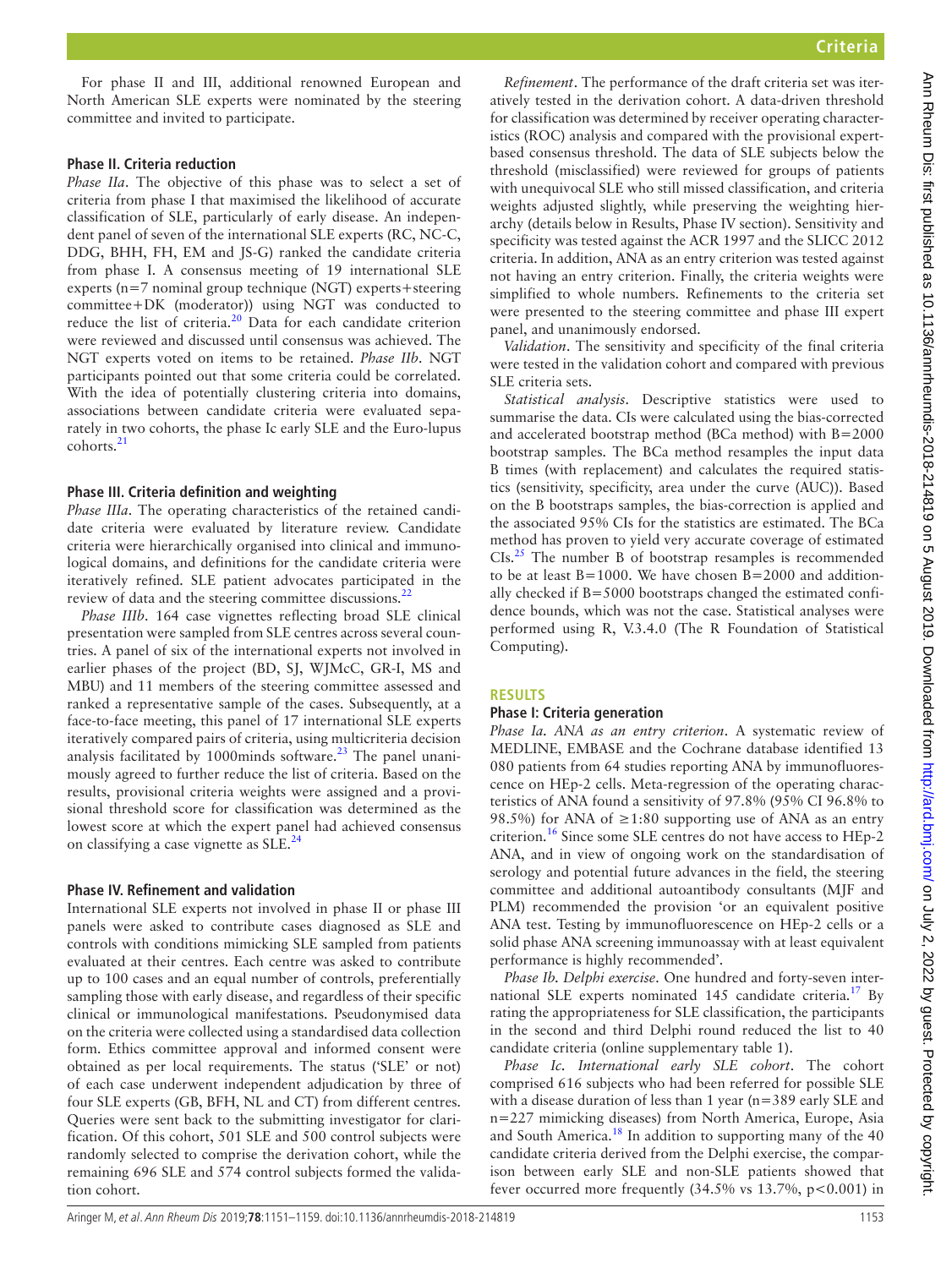SLE, while SLE patients less commonly suffered from arthralgias (20.3% vs 42.7%, p=0.001) and fatigue (28.3% vs 37%,  $p=0.02$ ).

*Phase Id. Patient survey*. 339 SLE patients (>99% Cauca-sian, 93% female) responded to the survey.<sup>[19](#page-8-14)</sup> More than half of these patients reported mucocutaneous findings in the first year of their disease ([online supplementary table 1](https://dx.doi.org/10.1136/annrheumdis-2018-214819)), but also fatigue (89%), joint pain (87%) and fever  $(54\%)$ .<sup>19</sup> Given that these items were highlighted both in the early SLE cohort and the patient survey, fever, fatigue and arthralgias were forwarded to the next phase in addition to the 40 Delphi items. Accordingly, phases Ia–Id resulted in a total of 43 candidate criteria for consideration ([online supplementary table 1\)](https://dx.doi.org/10.1136/annrheumdis-2018-214819).

## **Phase II. Criteria reduction**

*Phase IIa*. The expert panel NGT exercise reduced the candi-date criteria from 43 to 21.<sup>[26](#page-8-21)</sup> The panel distinguished potential 'entry criteria', which would be *required* for classification, from potential 'additive criteria'. They endorsed 'positive ANA  $(\geq 1:80$  by HEp-2 immunofluorescence)' as an entry criterion. The 20 remaining additive criteria included: lupus nephritis by renal biopsy, autoantibodies, cytopenias, fever, arthritis, serositis, mucocutaneous and neuropsychiatric manifestations [\(online](https://dx.doi.org/10.1136/annrheumdis-2018-214819)  [supplementary table 1](https://dx.doi.org/10.1136/annrheumdis-2018-214819)).

*Phase IIb*. Associations between the candidate criteria were evaluated in 389 subjects in the early SLE cohort and the 1000 SLE subjects of the Euro-lupus cohort. Modest statistically significant correlations were limited to the mucocutaneous (r=0.22– 0.30), neurological  $(r=0.22)$  and immunological  $(r=0.33)$ domains in the early SLE cohort, and this modest correlation was replicated in the Euro-lupus cohort. $21$  Given these associations, criteria were clustered within domains, so that only one criterion within each domain would be counted.

# **Phase III. Criteria definition and weighting**

*Phase IIIa*. Based on the literature, definitions of the 20 candidate additive criteria were refined, using a data-driven evaluation of operating characteristics, $2^2$  retaining only feasible items with a prevalence of at least 1% according to literature. Literature-review led to the consensus decision to evaluate five different candidate criteria within the neuropsychiatric domain (delirium, psychosis, seizure, mononeuropathy, cranial neuropathy) and potential separation of acute pericarditis from pleural or pericardial effusions; and between diminished C3 *or* C4 versus diminished C3 *and* C4 ([online supplementary table 1](https://dx.doi.org/10.1136/annrheumdis-2018-214819)). The resulting 23 candidate criteria [\(online supplementary table 1](https://dx.doi.org/10.1136/annrheumdis-2018-214819)) were organised into seven clinical and three immunological domains, with hierarchical clustering.<sup>22</sup> Only the highest-ranking item in each domain was to be counted. Instead of devising exclusion definitions for each criterion, the decision was made to attribute any item to SLE only if no more likely explanation was present. For leucopenia and joint involvement, it was decided to formally test alternative definitions in the derivation cohort. Given the importance of testing for antibodies, particularly for anti-dsDNA, for which tests of relatively low specificity are in use, great care was taken to precisely define testing [\(table](#page-4-0) 1).

*Phase IIIb*. The 1.5 day in-person consensus meeting using multicriteria decision analysis involved 74 decisions between pairs of criteria. Criteria weights were calculated by the 1000minds software based on these decisions [\(table](#page-5-0) 2). International Society of Nephrology/Renal Pathology Society class III or IV nephritis consistently attained higher weight than class II or V nephritis, so lupus nephritis by histology was separated into two different

criteria. Class VI lupus nephritis as an end stage manifestation was unanimously eliminated. Likewise, the experts unanimously voted to not retain mononeuropathy and cranial neuropathy, which had been included into the set of potential neuropsychiatric items in phase IIIa but turned out to add little to SLE classification. The use of weighted criteria led to a sum score that is a measure of the relative probability of a subject having SLE, with higher scores indicating higher likelihood. Experts reached full consensus on a classification of SLE at a provisional threshold score of  $>83$  of a theoretical maximum of  $305.<sup>24</sup>$  $305.<sup>24</sup>$  $305.<sup>24</sup>$ 

## **Phase IV. Refinement and validation**

Twenty-one centres from the USA, Canada, Mexico, Austria, Croatia, France, Germany, Greece, Hungary, Italy, Portugal, Spain, the UK, Turkey, Hong Kong and Japan submitted a total of 2339 cases from their cohorts. 1197 SLE and 1074 non-SLE diagnoses [\(table](#page-5-1) 3) were verified by three adjudicators blinded to the proposed classification criteria system. Due to lack of consensus during adjudication, 68 subjects (2.9%) were excluded from the analysis.

*Derivation cohort*. Of the 2271 triple-adjudicated cases, 501 SLE and 500 non-SLE cases were randomly assigned to the derivation cohort. The provisional weighting system derived from phase III was tested in the derivation cohort. ROC analysis suggested a data-driven threshold of  $\geq$  70 (of a maximum of 305), with a sensitivity of 95.4% and a specificity of 95.2%, which was superior to the consensus-derived provisional threshold of >83 that had high specificity (98.8%), but lower sensitivity (81.6%). Review of subjects below the threshold of 70 identified a subgroup of SLE subjects with joint involvement and/or leucopenia. Thus, weights for leucopenia and joint involvement were each adjusted [\(table](#page-5-0) 2) to reduce misclassification. When alternative definitions for leucopenia and joint involvement were tested, leucopenia defined as a white blood cell count (WBC)  $\langle 4.0 \times 10^8 \rangle$  at least once<sup>[9](#page-8-6)</sup> also had a slightly higher sensitivity +specificity (1.944 vs 1.942) than leucopenia defined as WBC  $\langle 4.0 \times 10^9 \rangle$  on two or more occasions.<sup>6 26</sup> Joint involvement defined as EITHER 'synovitis involving two or more joints, characterised by swelling or effusion', OR 'tenderness in two or more joints and at least 30 min of morning stiffness<sup>5[9](#page-8-6)</sup> had a higher combined sensitivity and specificity than arthritis defined simply as synovitis of two or more joints (1.944 vs 1.900). When retested, the revised criteria had increased sensitivity, and maintained sensitivity +specificity. Evaluating ANA as an entry criterion, the criteria with the ANA entry criterion had better performance than without (sensitivity +specificity 1.944 vs 1.930). Next, the weights were simplified by division to whole numbers to achieve a threshold of 10 ([table](#page-5-0) 2). In the derivation cohort, the sensitivity and specificity of the final criteria set ([figure](#page-6-0) 2) were reaching the performance benchmarks set for this project [\(table](#page-6-1) 4).

*Validation*. The validation cohort, that is, the full cohort minus the derivation cohort, comprised 1270 triple adjudicated subjects  $(n=696$  SLE,  $n=574$  controls). The criteria, with positive ANA as an entry criterion, weighted criteria in seven clinical domains (constitutional, haematological, neuropsychiatric, mucocutaneous, serosal, musculoskeletal, renal) and three immunological domains (antiphospholipid antibodies, low complements, anti-Smith (anti-Sm) and anti-dsDNA as SLE-specific antibodies) and a classification threshold score of  $\geq$ 10 (out of a theoretical maximum of 51) [\(figure](#page-6-0) 2), had a sensitivity of 96.1% and a specificity of 93.4% ([table](#page-6-1) 4). It demonstrated improved performance compared with the ACR 1997 and SLICC 2012 criteria.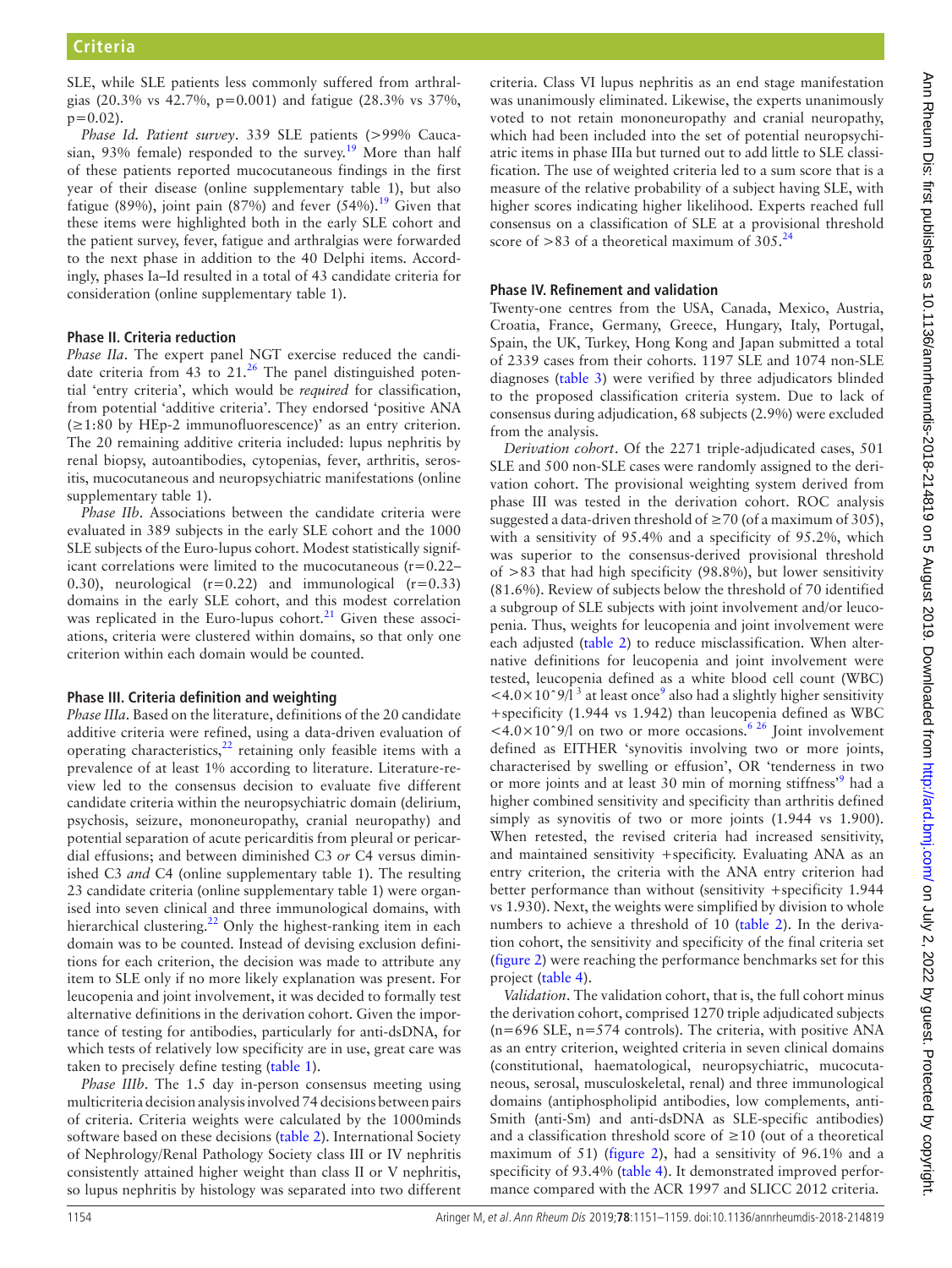<span id="page-4-0"></span>

| Definitions of SLE classification criteria<br>Table 1                                                                                                |                                                                                                                                                                                                                                                                                                                                                                                                                                                                                                                                                                                                                                                                                                                                                                                                                                                                                                                                       |
|------------------------------------------------------------------------------------------------------------------------------------------------------|---------------------------------------------------------------------------------------------------------------------------------------------------------------------------------------------------------------------------------------------------------------------------------------------------------------------------------------------------------------------------------------------------------------------------------------------------------------------------------------------------------------------------------------------------------------------------------------------------------------------------------------------------------------------------------------------------------------------------------------------------------------------------------------------------------------------------------------------------------------------------------------------------------------------------------------|
| Criteria                                                                                                                                             | <b>Definition</b>                                                                                                                                                                                                                                                                                                                                                                                                                                                                                                                                                                                                                                                                                                                                                                                                                                                                                                                     |
| Antinuclear antibodies (ANA)                                                                                                                         | ANA at a titre of ≥1:80 on HEp-2 cells or an equivalent positive test at least once. Testing by immunofluorescence on HEp-2 cells or a solid<br>phase ANA screening immunoassay with at least equivalent performance is highly recommended                                                                                                                                                                                                                                                                                                                                                                                                                                                                                                                                                                                                                                                                                            |
| Fever                                                                                                                                                | Temperature > 38.3°C                                                                                                                                                                                                                                                                                                                                                                                                                                                                                                                                                                                                                                                                                                                                                                                                                                                                                                                  |
| Leucopenia                                                                                                                                           | White blood cell count $<4.0\times100$ 9/l                                                                                                                                                                                                                                                                                                                                                                                                                                                                                                                                                                                                                                                                                                                                                                                                                                                                                            |
| Thrombocytopenia                                                                                                                                     | Platelet count <100×10∧9/l                                                                                                                                                                                                                                                                                                                                                                                                                                                                                                                                                                                                                                                                                                                                                                                                                                                                                                            |
| Autoimmune haemolysis                                                                                                                                | Evidence of haemolysis, such as reticulocytosis, low haptoglobin, elevated indirect bilirubin, elevated lactate dehydrogenase (LDH) AND<br>positive Coomb's (direct antiglobulin) test.                                                                                                                                                                                                                                                                                                                                                                                                                                                                                                                                                                                                                                                                                                                                               |
| Delirium                                                                                                                                             | Characterised by (1) change in consciousness or level of arousal with reduced ability to focus, (2) symptom development over hours to <2<br>days, (3) symptom fluctuation throughout the day, (4) either (4a) acute/subacute change in cognition (eg, memory deficit or disorientation),<br>or (4b) change in behaviour, mood, or affect (eg, restlessness, reversal of sleep/wake cycle)                                                                                                                                                                                                                                                                                                                                                                                                                                                                                                                                             |
| Psychosis                                                                                                                                            | Characterised by (1) delusions and/or hallucinations without insight and (2) absence of delirium                                                                                                                                                                                                                                                                                                                                                                                                                                                                                                                                                                                                                                                                                                                                                                                                                                      |
| Seizure                                                                                                                                              | Primary generalised seizure or partial/focal seizure                                                                                                                                                                                                                                                                                                                                                                                                                                                                                                                                                                                                                                                                                                                                                                                                                                                                                  |
| Non-scarring alopecia                                                                                                                                | Non-scarring alopecia observed by a clinician*                                                                                                                                                                                                                                                                                                                                                                                                                                                                                                                                                                                                                                                                                                                                                                                                                                                                                        |
| Oral ulcers                                                                                                                                          | Oral ulcers observed by a clinician*                                                                                                                                                                                                                                                                                                                                                                                                                                                                                                                                                                                                                                                                                                                                                                                                                                                                                                  |
| Subacute cutaneous or discoid<br>lupus                                                                                                               | Subacute cutaneous lupus erythematosus observed by a clinician*: Annular or papulosquamous (psoriasiform) cutaneous eruption, usually<br>photodistributed<br>Discoid lupus erythematosus observed by a clinician*: Erythematous-violaceous cutaneous lesions with secondary changes of atrophic<br>scarring, dyspigmentation, often follicular hyperkeratosis/haematological(scalp), leading to scarring alopecia on the scalp<br>If skin biopsy is performed, typical changes must be present. Subacute cutaneous lupus: interface vacuolar dermatitis consisting of a<br>perivascular lymphohistiocytic infiltrate, often with dermal mucin noted. Discoid lupus: interface vacuolar dermatitis consisting of a<br>perivascular and/or periappendageal lymphohistiocytic infiltrate. In the scalp, follicular keratin plugs may be seen. In longstanding lesions,<br>mucin deposition and basement membrane thickening may be noted |
| Acute cutaneous lupus                                                                                                                                | Malar rash or generalised maculopapular rash observed by a clinician<br>If skin biopsy is performed, typical changes must be present: interface vacuolar dermatitis consisting of a perivascular lymphohistiocytic<br>infiltrate, often with dermal mucin noted. Perivascular neutrophilic infiltrate may be present early in the course                                                                                                                                                                                                                                                                                                                                                                                                                                                                                                                                                                                              |
| Pleural or pericardial effusion                                                                                                                      | Imaging evidence (such as ultrasound, X-ray, CT scan, MRI) of pleural or pericardial effusion, or both                                                                                                                                                                                                                                                                                                                                                                                                                                                                                                                                                                                                                                                                                                                                                                                                                                |
| Acute pericarditis                                                                                                                                   | $\geq$ 2 of (1) pericardial chest pain (typically sharp, worse with inspiration, improved by leaning forward), (2) pericardial rub, (3)<br>electrocardiogram (EKG) with new widespread ST-elevation or PR depression, (4) new or worsened pericardial effusion on imaging (such as<br>ultrasound, X-ray, CT scan, MRI)                                                                                                                                                                                                                                                                                                                                                                                                                                                                                                                                                                                                                |
| Joint involvement                                                                                                                                    | EITHER (1) synovitis involving two or more joints characterised by swelling or effusion OR (2) tenderness in two or more joints and at least<br>30 min of morning stiffness                                                                                                                                                                                                                                                                                                                                                                                                                                                                                                                                                                                                                                                                                                                                                           |
| Proteinuria > 0.5 g/24 hours                                                                                                                         | Proteinuria > 0.5 g/24 hours by 24 hours urine or equivalent spot urine protein-to-creatinine ratio                                                                                                                                                                                                                                                                                                                                                                                                                                                                                                                                                                                                                                                                                                                                                                                                                                   |
| Class II or V lupus nephritis on renal<br>biopsy according to ISN/RPS 2003<br>classification                                                         | Class II: mesangial proliferative lupus nephritis: purely mesangial hypercellularity of any degree or mesangial matrix expansion by light<br>microscopy, with mesangial immune deposit. A few isolated subepithelial or subendothelial deposits may be visible by immune-fluorescence<br>or electron microscopy, but not by light microscopy<br>Class V: membranous lupus nephritis: global or segmental subepithelial immune deposits or their morphological sequelae by light microscopy<br>and by immunofluorescence or electron microscopy, with or without mesangial alterations                                                                                                                                                                                                                                                                                                                                                 |
| Class III or IV lupus nephritis<br>on renal biopsy according<br>to International Society of<br>Nephrology/ Renal Pathology<br>Society (ISN/RPS) 2003 | Class III: focal lupus nephritis: active or inactive focal, segmental or global endocapillary or extracapillary glomerulonephritis involving <50%<br>of all glomeruli, typically with focal subendothelial immune deposits, with or without mesangial alterations<br>Class IV: diffuse lupus nephritis: active or inactive diffuse, segmental or global endocapillary or extracapillary glomerulonephritis involving<br>≥50% of all glomeruli, typically with diffuse subendothelial immune deposits, with or without mesangial alterations. This class includes cases<br>with diffuse wire loop deposits but with little or no glomerular proliferation                                                                                                                                                                                                                                                                              |
| Positive antiphospholipid<br>antibodies                                                                                                              | Anticardiolipin antibodies (IgA, IgG, or IgM) at medium or high titre (>40 A phospholipids (APL), GPL or MPL units, or >the 99th percentile)<br>or positive anti-B2GP1 antibodies (IgA, IgG, or IgM) or positive lupus anticoagulant                                                                                                                                                                                                                                                                                                                                                                                                                                                                                                                                                                                                                                                                                                  |
| Low C3 OR low C4                                                                                                                                     | C3 OR C4 below the lower limit of normal                                                                                                                                                                                                                                                                                                                                                                                                                                                                                                                                                                                                                                                                                                                                                                                                                                                                                              |
| Low C3 AND low C4                                                                                                                                    | Both C3 AND C4 below their lower limits of normal                                                                                                                                                                                                                                                                                                                                                                                                                                                                                                                                                                                                                                                                                                                                                                                                                                                                                     |
| Anti-dsDNA antibodies OR anti-<br>Smith (Sm) antibodies.<br>ICMIDDCL1                                                                                | Anti-dsDNA antibodies in an immunoassay with demonstrated ≥90% specificity for SLE against relevant disease controls OR anti-Sm<br>antibodies<br>والمتعارفة<br>$\sqrt{D}$                                                                                                                                                                                                                                                                                                                                                                                                                                                                                                                                                                                                                                                                                                                                                             |

ISN/RPS International Society of Nephrology/Renal Pathology Society

\*This may include physical examination or review of a photograph.

dsDNA, double-stranded DNA; SLE, systemic lupus erythematosus.

#### **Discussion**

New SLE classification criteria were developed with support by both the ACR and EULAR. Through a four-phase, iterative process, we have defined an additive, weighted multicriteria system that produces a measure of the relative probability that an individual can be classified as SLE. The system defines a threshold above which experts would classify cases as SLE for the purpose of research studies. We have carefully defined the criteria to improve reliability and precision; and have grouped the criteria into ten hierarchical domains. We have validated the criteria against a large number of cases, including many

patients with manifestations that resemble SLE but who do not have SLE. This approach, as well as the resulting criteria system, represents a paradigm shift for the classification of SLE.

We have defined positive ANA at any time as required entry criterion. There were three possible ways to deal with ANA testing. The previous criteria sets have treated ANA the same as the much more specific antibodies against Sm and dsDNA, which we considered suboptimal given important differences in sensitivity and specificity. We could have excluded ANA completely in classifying lupus, but we still consider ANA a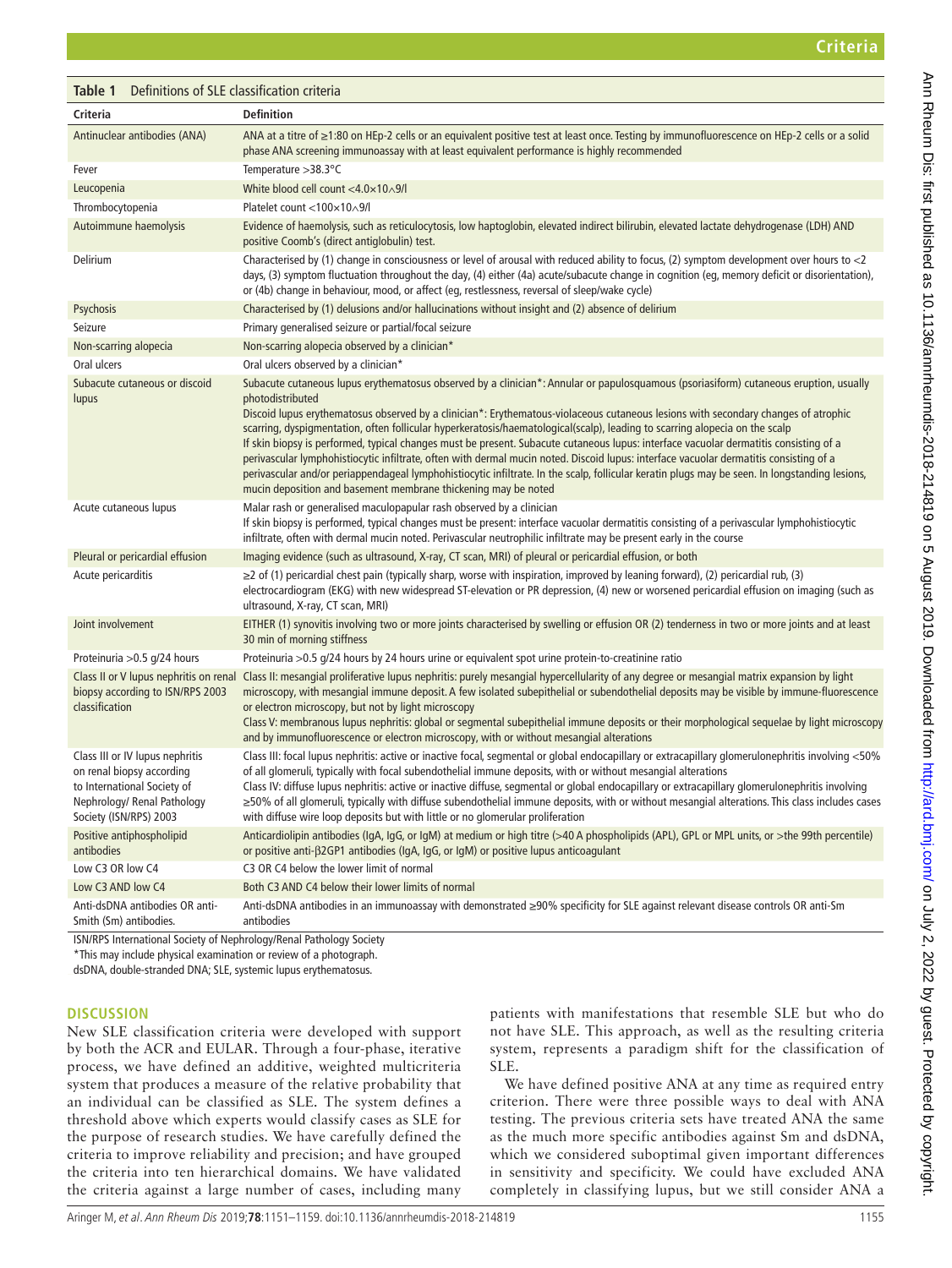<span id="page-5-0"></span>

| Table 2<br>Relative weights of the additive classification criteria items |                                                                                      |          |                     |                |                |
|---------------------------------------------------------------------------|--------------------------------------------------------------------------------------|----------|---------------------|----------------|----------------|
| Domain                                                                    | Item                                                                                 | Original | <b>Modification</b> | <b>Revised</b> | Simplified     |
| Constitutional                                                            | Fever                                                                                | 13       |                     | 13             | $\overline{2}$ |
| Haematological                                                            | Leucopenia                                                                           | 12       | $+7$                | 19             | 3              |
|                                                                           | Thrombocytopenia                                                                     | 26       |                     | 26             | 4              |
|                                                                           | Autoimmune<br>haemolysis                                                             | 28       |                     | 28             | 4              |
| Neuropsychiatric                                                          | <b>Delirium</b>                                                                      | 12       |                     | 12             | $\overline{2}$ |
|                                                                           | Psychosis                                                                            | 20       |                     | 20             | 3              |
|                                                                           | Seizure                                                                              | 34       |                     | 34             | 5              |
| Mucocutaneous                                                             | Alopecia                                                                             | 13       |                     | 13             | $\overline{2}$ |
|                                                                           | Oral ulcers                                                                          | 14       |                     | 14             | $\overline{2}$ |
|                                                                           | Subacute lupus<br>erythematosus<br>(SCLE)<br>discoid lupus<br>erythematosus<br>(DLE) | 29       |                     | 29             | 4              |
|                                                                           | Acute<br>cutanoues lupus<br>erythematsous<br>(ACLE)                                  | 38       |                     | 38             | 6              |
| Serosal                                                                   | Effusion                                                                             | 34       |                     | 34             | 5              |
|                                                                           | Acute pericarditis                                                                   | 38       |                     | 38             | 6              |
| Musculoskeletal                                                           | Joint involvement                                                                    | 34       | $+4$                | 38             | 6              |
| Renal                                                                     | Proteinuria                                                                          | 27       |                     | 27             | $\overline{4}$ |
|                                                                           | Class II/V                                                                           | 55       |                     | 55             | 8              |
|                                                                           | Class III/IV                                                                         | 74       |                     | 74             | 10             |
|                                                                           |                                                                                      |          |                     |                |                |
| <b>APL</b> antibodies                                                     | Antiphospholipid                                                                     | 13       |                     | 13             | $\overline{2}$ |
| Complements                                                               | C3 or C4 low                                                                         | 19       |                     | 19             | 3              |
|                                                                           | C3 and C4 low                                                                        | 27       |                     | 27             | 4              |
| SLE-specific                                                              | Anti-Sm                                                                              | 40       |                     | 40             | 6              |
| antibodies                                                                | Anti-dsDNA                                                                           | 38       |                     | 38             | 6              |

Weights derived from the phase III consensus meeting with multicriteria decisions analysis (original), added points for leucopenia and joint involvement (modification), the resulting weights (revised) and the final simplified weights (simplified).

SLE, systemic lupus erythematosus; anti-Sm, anti-Smith; dsDNA, double-stranded DNA; dsDNA, double-stranded DNA;

useful test and concept. We therefore decided to test ANA as an entry criterion, which reflects the use of ANA as a highly sensitive screening test.

Criteria using ANA as entry criterion had better performance. During the phase I Delphi exercise, 58% of SLE experts did not feel comfortable and an additional 19% were uncertain about classifying a patient with SLE in the absence of ever having a positive ANA.<sup>17</sup> The systematic literature review and meta-regression of data on 13 080 subjects demonstrated ANA  $\geq$ 1:80 have a sensitivity of 98% with a lower limit of the 95% CI at 97%.<sup>[16](#page-8-11)</sup> In the phase I early SLE cohort, 99.5% of the 389 SLE patients were ANA positive.<sup>18</sup> The frequencies of ANA positive SLE patients in the derivation and validation cohorts (99.6% and 99.3%, respectively) were in the same range. Since both in the early SLE cohort and in the derivation and validation cohorts, patients were included in many centres worldwide independent of ANA positivity, the latter data provide additional support for ANA as an entry criterion.

Using ANA as entry criterion means the new criteria cannot classify SLE among patients who are persistently ANA negative. While possibly also distinguished by lower cytokine levels<sup>27</sup> and lower efficacy of immunomodulatory treatment,  $2<sup>8</sup>$ such a subgroup of patients exists. Although small, it may vary in size in different populations.<sup>[16](#page-8-11)</sup> This patient subset needs to be put high on the scientific agenda for further investigation.

<span id="page-5-1"></span>**Table 3** Demographic characteristics of the derivation and validation cohorts

|                                               | <b>Derivation cohort</b> |                | <b>Validation cohort</b> |                |  |
|-----------------------------------------------|--------------------------|----------------|--------------------------|----------------|--|
|                                               | <b>SLE</b>               | Non-SLE        | <b>SLE</b>               | <b>Non-SLE</b> |  |
| n                                             | 501                      | 500            | 696                      | 574            |  |
| Female/male                                   | 447/54                   | 421/79         | 608/88                   | 490/84         |  |
| Age (mean±SD) years                           | $45 + 14$                | $54 + 16$      | $45 + 14$                | $56 + 16$      |  |
| Disease duration<br>(mean±SD) years           | $11 + 8$                 | $9 + 8$        | $11 + 8$                 | $9 + 8$        |  |
| <b>Ethnicity</b>                              |                          |                |                          |                |  |
| Black                                         | 29                       | 10             | 56                       | 12             |  |
| <b>East Asian</b>                             | 36                       | 29             | 53                       | 34             |  |
| Hispanic                                      | 59                       | 48             | 73                       | 51             |  |
| South/South East Asian                        | 16                       | 6              | 21                       | 11             |  |
| White                                         | 355                      | 404            | 480                      | 461            |  |
| Other                                         | 6                        | 3              | 13                       | 5              |  |
| <b>SLE</b>                                    | 501                      |                | 696                      |                |  |
| Non-SLE                                       |                          | 500            |                          | 574            |  |
| Adult onset still's disease                   |                          | 2              |                          | 11             |  |
| Autoimmune thyroiditis                        |                          | 6              |                          | 5              |  |
| Behret's disease                              |                          | $\overline{7}$ |                          | 9              |  |
| Cancer                                        |                          | $\overline{2}$ |                          | 3              |  |
| Inflammatory myositis                         |                          | 37             |                          | 27             |  |
| Fibromyalgia                                  |                          | 6              |                          | 3              |  |
| Membranous nephritis                          |                          | 11             |                          | 14             |  |
| Mixed connective tissue<br>disease            |                          | 9              |                          | 15             |  |
| Osteoarthritis                                |                          | $\overline{2}$ |                          | <b>NA</b>      |  |
| Primary antiphospholipid<br>antibody syndrome |                          | 45             |                          | 48             |  |
| Psoriatic arthritis                           |                          | 12             |                          | g              |  |
| <b>Rheumatoid arthritis</b>                   |                          | 94             |                          | 110            |  |
| Sarcoidosis                                   |                          | $\overline{2}$ |                          | 2              |  |
| Sjögren's syndrome                            |                          | 112            |                          | 124            |  |
| Spondyloarthritis                             |                          | 5              |                          | 5              |  |
| Systemic sclerosis                            |                          | 99             |                          | 120            |  |
| <b>Tuberculosis</b>                           |                          | $\mathbf{0}$   |                          | 2              |  |
| Undifferentiated<br>connective tissue disease |                          | 16             |                          | 20             |  |
| Vasculitis                                    |                          | 9              |                          | 13             |  |
| <b>Viral infection</b>                        |                          | 5              |                          | 5              |  |
| Other                                         |                          | 19             |                          | 29             |  |

Inflammatory myositis includes dermatomyositis, polymyositis and juvenile dermatomyositis

SLE, systemic lupus erythematosus.

Additional characterisation of this phenomenon may lead to an alternative entry criterion for this small group of patients. For the moment, we still think it is acceptable to exclude ANA negative patients from clinical trials.

Molecular classification criteria were also considered during the development of these criteria.<sup>[29](#page-8-24)</sup> Many novel biomarkers were nominated, such as increased circulating B lymphocyte stimulator (BLyS), IFNγ induced protein 10 kD (IP-10), monocyte chemoattractant protein-1 (MCP-1), TNF-α, type I interferon signature, or increased Th17 and plasma cell populations. They were all voted out in the expert Delphi exercise, largely because of limited availability in the clin-ical setting and/or insufficient evidence.<sup>[5](#page-8-25)</sup> However, inclusion of novel biomarkers, beyond autoantibodies, may ultimately further improve the specificity of SLE classification, increase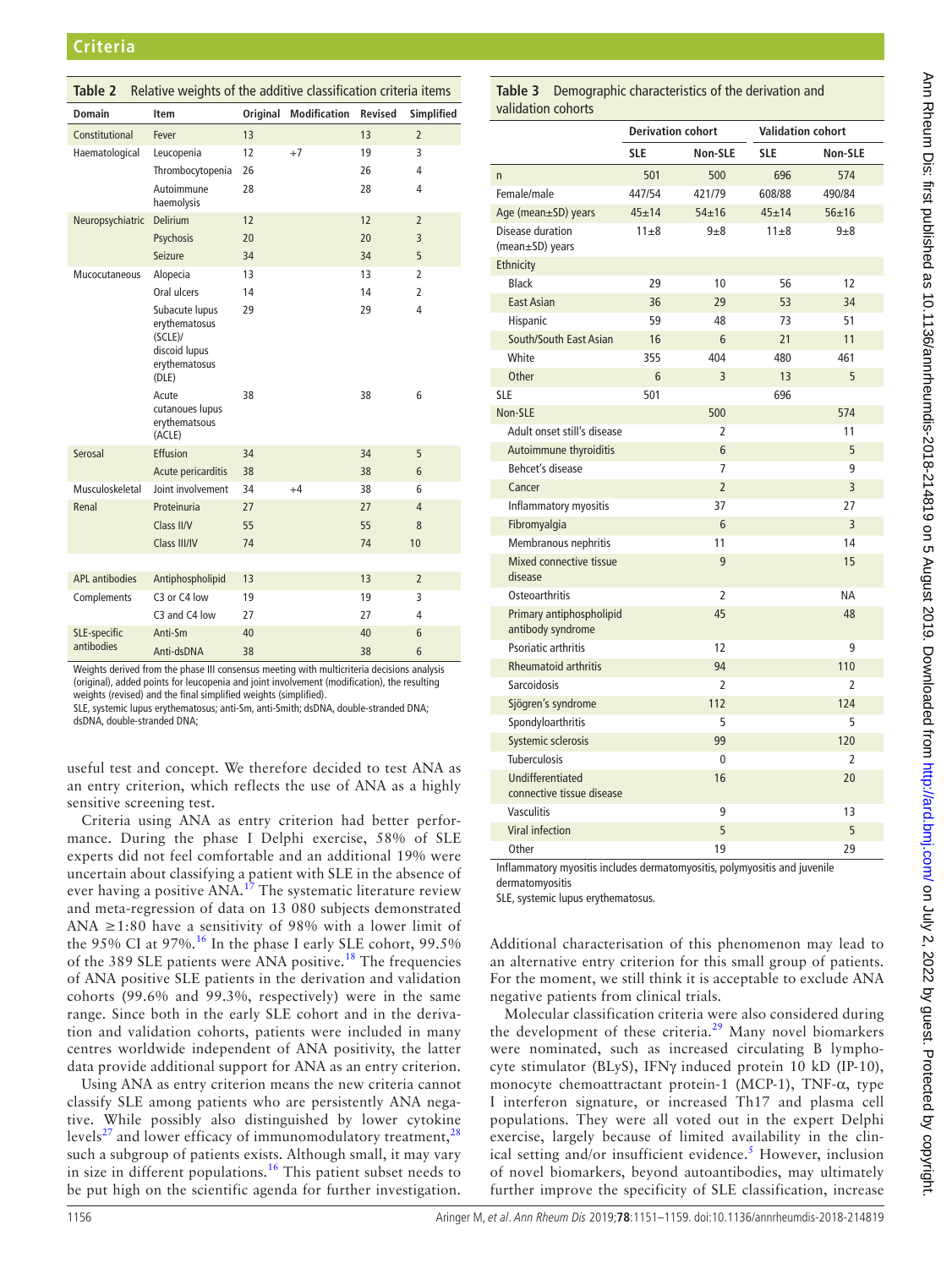|                                                                                                       | <b>Entry criterion</b>   |                                                                             |        |
|-------------------------------------------------------------------------------------------------------|--------------------------|-----------------------------------------------------------------------------|--------|
| Antinuclear antibodies (ANA) at a titer of ≥1:80 on HEp-2 cells or an equivalent positive test (ever) |                          |                                                                             |        |
|                                                                                                       |                          |                                                                             |        |
|                                                                                                       |                          | If absent, do not classify as SLE                                           |        |
|                                                                                                       |                          | If present, apply additive criteria                                         |        |
|                                                                                                       |                          |                                                                             |        |
|                                                                                                       | <b>Additive criteria</b> |                                                                             |        |
| Do not count a criterion if there is a more likely explanation than SLE.                              |                          |                                                                             |        |
| Occurrence of a criterion on at least one occasion is sufficient.                                     |                          |                                                                             |        |
|                                                                                                       |                          | SLE classification requires at least one clinical criterion and ≥10 points. |        |
|                                                                                                       |                          | Criteria need not occur simultaneously.                                     |        |
| Within each domain, only the highest weighted criterion is counted toward the total score§.           |                          |                                                                             |        |
| <b>Clinical domains and criteria</b><br><b>Constitutional</b>                                         | Weight $ $               | Immunology domains and criteria                                             | Weight |
|                                                                                                       |                          | Antiphospholipid antibodies                                                 |        |
| Fever                                                                                                 | $\overline{z}$           | Anti-cardiolipin antibodies OR                                              |        |
| <b>Hematologic</b>                                                                                    |                          | Anti-B2GP1 antibodies OR                                                    |        |
| Leukopenia                                                                                            | 3                        | Lupus anticoagulant                                                         | 2      |
| Thrombocytopenia                                                                                      | 4                        | <b>Complement proteins</b>                                                  |        |
| Autoimmune hemolysis                                                                                  | 4                        | Low C3 OR low C4                                                            | 3      |
| Neuropsychiatric                                                                                      |                          | Low C3 AND low C4                                                           | 4      |
| Delirium                                                                                              | 2                        | <b>SLE-specific antibodies</b>                                              |        |
| Psychosis<br>Seizure                                                                                  | 3<br>5                   | Anti-dsDNA antibody* OR<br>Anti-Smith antibody                              | 6      |
| <b>Mucocutaneous</b>                                                                                  |                          |                                                                             |        |
|                                                                                                       | 2                        |                                                                             |        |
| Non-scarring alopecia<br>Oral ulcers                                                                  | $\overline{2}$           |                                                                             |        |
|                                                                                                       |                          |                                                                             |        |
| 4<br>Subacute cutaneous OR discoid lupus                                                              |                          |                                                                             |        |
| Acute cutaneous lupus                                                                                 | 6                        |                                                                             |        |
| <b>Serosal</b>                                                                                        |                          |                                                                             |        |
| Pleural or pericardial effusion                                                                       | 5                        |                                                                             |        |
| Acute pericarditis                                                                                    | 6                        |                                                                             |        |
| <b>Musculoskeletal</b>                                                                                |                          |                                                                             |        |
| Joint involvement                                                                                     | 6                        |                                                                             |        |
| Renal                                                                                                 |                          |                                                                             |        |
| Proteinuria > 0.5g/24h                                                                                | 4                        |                                                                             |        |
| Renal biopsy Class II or V lupus nephritis                                                            | 8                        |                                                                             |        |
| Renal biopsy Class III or IV lupus nephritis                                                          | 10                       |                                                                             |        |
|                                                                                                       | <b>Total score:</b>      |                                                                             |        |
|                                                                                                       |                          |                                                                             |        |
|                                                                                                       |                          |                                                                             |        |

<span id="page-6-0"></span>Classify as Systemic Lupus Erythematosus with a score of 10 or more if entry criterion fulfilled.

**Figure 2** Classification criteria for systemic lupus erythematosus. §Additional criteria items within the same domain will not be counted. \*Note: In an assay with at least 90% specificity against relevant disease controls.

alignment of classification with underlying disease pathogenesis and improve the performance and information content of clinical trials. Thus, testing of biomarkers against these criteria is an important area for future research.

A new clinical criterion, unexplained fever, turned out to be common and remarkably characteristic for SLE. However, since infections are a major cause of death in SLE, it is of utmost importance to stress that fever, like all other criteria manifestations, should only be counted if no better explanation exists,

<span id="page-6-1"></span>

|                                           | Table 4 Operating characteristics of the new classification criteria |  |  |  |
|-------------------------------------------|----------------------------------------------------------------------|--|--|--|
|                                           | compared with the ACR 1997 and SLICC 2012 classification criteria in |  |  |  |
| the derivation and the validation cohorts |                                                                      |  |  |  |

|                                                                        | ACR 1997 criteria   | <b>SLICC 2012</b><br>criteria | EULAR/ACR 2019<br>criteria |  |
|------------------------------------------------------------------------|---------------------|-------------------------------|----------------------------|--|
| <b>Derivation</b>                                                      |                     |                               |                            |  |
| Sensitivity (95% CI)                                                   | 0.85 [0.81 to 0.88] | 0.97 [0.95 to 0.98]           | 0.98 [0.97 to 0.99]        |  |
| Specificity (95% CI)                                                   | 0.95 [0.93 to 0.97] | 0.90 [0.87 to 0.92]           | 0.96 [0.95 to 0.98]        |  |
| Combined (95% CI)                                                      | 1.80 [1.76 to 1.83] | 1.87 [1.84 to 1.90]           | 1.94 [1.92 to 1.96]        |  |
| <b>Validation</b>                                                      |                     |                               |                            |  |
| Sensitivity (95% CI)                                                   | 0.83 [0.80 to 0.85] | 0.97 [0.95 to 0.98]           | 0.96 [0.95 to 0.98]        |  |
| Specificity (95% CI)                                                   | 0.93 [0.91 to 0.95] | 0.84 [0.80 to 0.87]           | 0.93 [0.91 to 0.95]        |  |
| Combined (95% CI)                                                      | 1.76 [1.73 to 1.80] | 1.80 [1.77 to 1.84]           | 1.90 [1.87 to 1.92]        |  |
| ACR, American College of Rheumatology; EULAR, European League Against  |                     |                               |                            |  |
| Rheumatism; SLICC, Systemic Lupus International Collaborating Clinics. |                     |                               |                            |  |

and that infections have to be suspected first in any patient with (potential) SLE, particularly when CRP is elevated. $30$ The concept that all criteria are only to be counted if SLE is thought to be the most likely cause of the manifestation (ie, no other more likely cause exists) is central to these new EULAR/ACR criteria, and is explicitly stated as an overarching principle. Some criteria, such as delirium, psychosis and acute pericarditis, were in part redefined based on existing scientific definitions. $^{22}$  Where alternative definitions were used, the performance of the alternative definitions was comparatively evaluated in the derivation cohort.

The differential weighting of criteria better represents their relative contribution to an individual's classification of SLE. For SLE, renal biopsy with Class III or IV lupus nephritis carries the most weight and in the presence of a positive ANA is enough to classify a patient as SLE. This further develops a concept of the SLICC criteria<sup>[9](#page-8-6)</sup> and reflects the current thinking of SLE experts; in the Delphi exercise, 85% would classify SLE on renal pathology alone.[17](#page-8-12) Renal biopsy with class II or V lupus nephritis still carries a large weight (eight points) but is not by itself sufficient for the classification of SLE.

The numerical goal of this project was to keep the specificity similar to the specificity of the ACR 1997 criteria, but increase the sensitivity to the high sensitivity level of the SLICC criteria, if possible. The validation cohort data suggest that this goal has been achieved. From our data, it appears that the SLICC criteria increase in sensitivity was to a significant degree founded in accepting renal histology and adding subacute cutaneous lupus and low complement levels. These three advances are mirrored in the current criteria. Many of the other additional symptoms of the SLICC criteria were of very low frequency. Specificity was increased by weighting of criteria, by the NGT expert panel decision to not allow lymphopenia to go forward, and, importantly, by the decision that no criterion be counted if better explained by another condition.

The new criteria provide a simple, directed and highly accurate method for classifying SLE. An electronic 'app' is in preparation, which will assist in the use of these criteria. However, it is important to stress that classification criteria are not designed for diagnosis or treatment decisions.<sup>[5](#page-8-25)</sup> They should never be used to exclude patients who do not fully meet these criteria from receiving appropriate therapies. This is also pertinent to patients with ANA-negative SLE discussed above. Diagnosis of SLE remains the purview of an appropri-ately trained physician evaluating an individual patient.<sup>[5](#page-8-25)</sup>

The new SLE classification system also provides new research opportunities. With much interest in early or latent  $SLE<sub>3132</sub>$ , the additive point system and the relative probability of classification it produces, allows for systematic study of individuals who fall below the classification threshold. This will facilitate studies of disease evolution and early intervention. Furthermore, the use of an additive scoring system will allow for studying the idea of 'ominousity', that is, the potential implications of having very high scores on disease severity and subsequent prognosis. This work would need to reconsider the relative contribution of individual criteria (weights) and consider additional criteria that potentially contribute to ominousity.

It is anticipated that other groups will test these criteria, which will constitute important external validation. This will be particularly important for paediatric SLE and those with organ dominant, for example, skin dominant disease, since it is a limitation of this criteria project that the patient cohorts do not represent these subgroups. Similar limitations also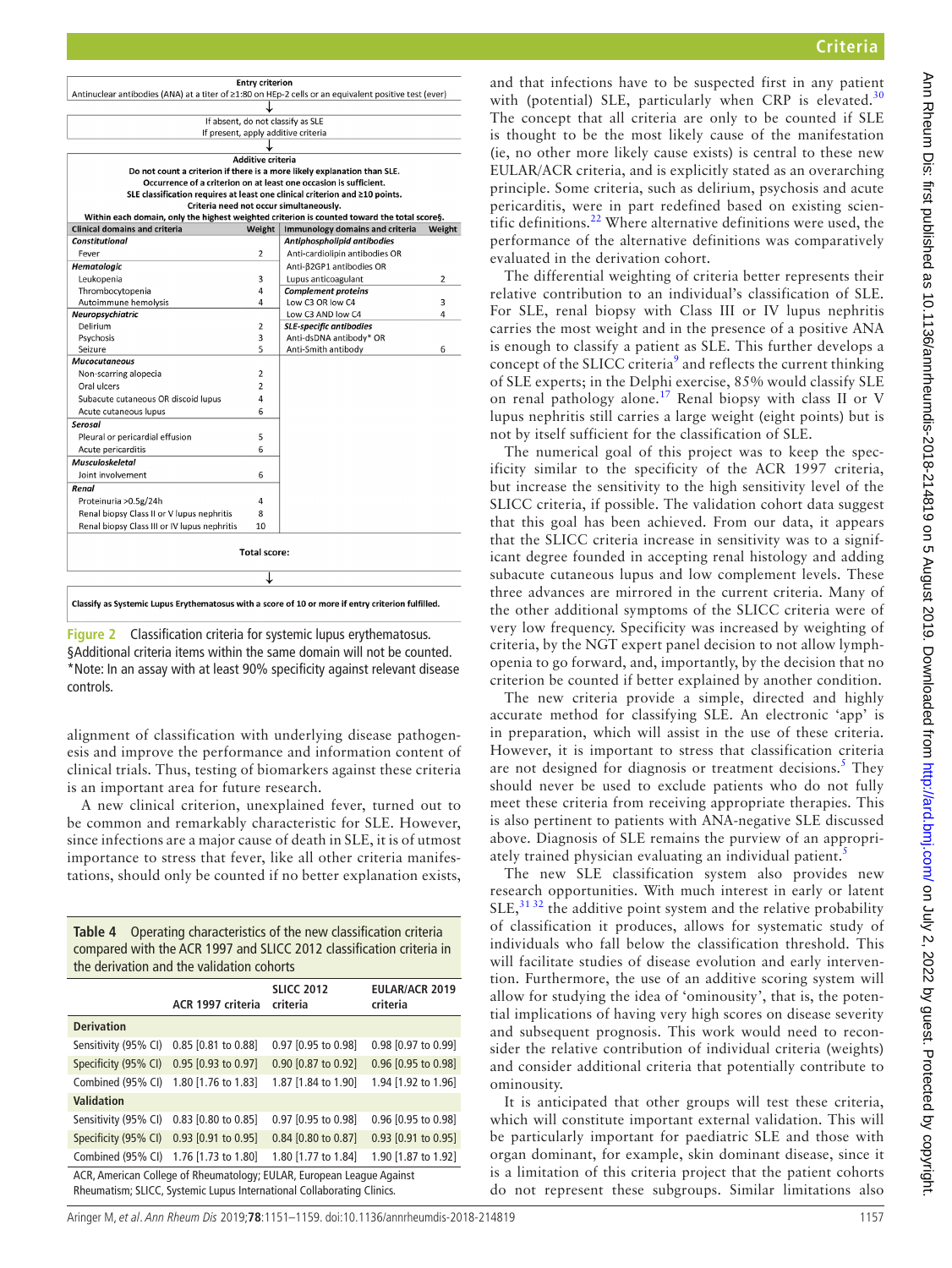pertain to several racial/ethnic groups (for example, African American/Black, Hispanic and Asian patients) and to men with SLE, each only included in lower numbers ([table](#page-5-1) 3). It is important to independently test the EULAR/ACR criteria in these subgroups. Leukocyte counts, for example, are more frequently below  $4.0 \times 10^9/1$  in African Americans,<sup>33</sup> which may have an influence on criteria performance. It is also possible that the academic center patient populations included differ from patients in community practice clinics. Investigators testing the new criteria in different populations are reminded about the critical importance of the correct attribution of each criterion. Criteria can only be counted when not better explained by another condition. The attribution process requires diligence and clinical experience.

In summary, our multiphase methodological approach and ensuing classification system using ANA as an entry criterion and weighted, hierarchically clustered criteria, constitute a paradigm shift in the classification of SLE. These criteria have excellent performance characteristics and face validity, as the structure and weighting were designed to reflect current thinking about SLE. The inclusion of fever assists with the classification of early SLE. The separation of renal biopsy findings reflects their differential impact on the probability of SLE classification. These criteria have strong operating characteristics, with excellent sensitivity and specificity. This classification system was built using rigorous methodology that was both data-driven and expert-based. With the inclusion of over 200 SLE experts from multiple countries and medical disciplines, methodologists, patient advocates and over 4000 subjects, this work is the largest international, collaborative SLE classification effort to date.

#### **Author affiliations**

<sup>1</sup>Medicine III, University Medical Center and Faculty of Medicine Carl Gustav Carus, TU Dresden, Dresden, Germany

<sup>2</sup>Department of Medicine, Brigham and Women's Hospital, Harvard Medical School, Boston, Massachusetts, USA

<sup>3</sup>University of California at San Francisco and VA Medical Center, San Francisco, California, USA

<sup>4</sup>Policlinic and Hiller Research Unit for Rheumatology, Medical Faculty, Heinrich-Heine-University Duesseldorf, Duesseldorf, Germany

5 Department of Clinical and Experimental Medicine, Azienda Ospedaliero

Universitaria Pisana, University of Pisa, Pisa, Italy

<sup>6</sup>Department of Medicine, Division of Rheumatology, Northwestern University Feinberg School of Medicine, Chicago, Illinois, USA

<sup>7</sup>Department of Rheumatology, Medicine III, Medical University of Vienna, Vienna, Austria

<sup>8</sup>Department of Medicine, Russell/Engleman Rheumatology Research Center, University of California at San Francisco, San Francisco, California, USA

<sup>9</sup>Joint Academic Rheumatology Program, Medical School, National and Kapodestrian University of Athens, and Biomedical Research Foundation of the Athens Academy, Athens, Greece

<sup>10</sup>Departments of Internal Medicine and Rheumatology, Clinical Immunology and Allergy, Medical School, University of Cyprus, Nicosia, Cyprus

<sup>11</sup>Department of Medicine, Medical University of South Carolina, Charleston, South Carolina, USA

<sup>12</sup>Department of Medicine, University of Cambridge, Cambridge, UK

<sup>13</sup>Department of Autoimmune Diseases, Hospital Clínic, University of Barcelona, Barcelona, Spain

<sup>14</sup>Medicine, Toronto Western Hospital, University Health Network, Mount Sinai Hospital, University of Toronto, Toronto Scleroderma Research Program, Toronto, Ontario, Canada

<sup>15</sup>Center for Autoimmune, Musculoskeletal and Hematopoietic Diseases, The Feinstein Institute for Medical Research, Manhasset, New York, USA

<sup>16</sup>Division of Rheumatology, Department of Medicine, Toronto Western Hospital, University of Toronto, Toronto, Ontario, Canada

<sup>17</sup> Division of Rheumatology, David Geffen School of Medicine, University of California at Los Angeles, Los Angeles, California, USA

 $18$ Department of Rheumatology and Clinical Immunology, Charité –

Universitätsmedizin Berlin, Corporate member of Freie Universität Berlin, Humboldt-Universität zu Berlin, and Berlin Institute of Health, Berlin, Germany

<sup>19</sup>Copenhagen Lupus and Vasculitis Clinic, Center for Rheumatology and Spine Diseases, Rigshospitalet, Copenhagen University Hospital, Copenhagen, Denmark <sup>20</sup>Division of Rheumatology, University of Michigan, Ann Arbor, Michigan, USA 21Lupus Europe, Co-Opted Trustee for Research, Essex, UK

<sup>22</sup>Medicine, Brigham and Women's Hospital, Boston, Massachusetts, USA <sup>23</sup> Department of Medicine, Harvard Medical School, Boston, Massachusetts, USA 24 Autoimmune Diseases Research Unit, Department of Internal Medicine, Biocruces Bizkaia Health Research Institute, Hospital Universitario Cruces, UPV/EHU, Bizkaia, ,

Spain 25Division of Rheumatology, Department of Medicine, Mount Sinai Hospital/ University Health Network, University of Toronto, Toronto, Ontario, Canada <sup>26</sup>Department of Immunology and Rheumatology, Instituto Nacional de Ciencias Médicas y Nutrición Salvador Zubirán, Mexico City, Mexico

<sup>27</sup>Policlinic and Hiller Research Unit for Rheumatology, Medical Faculty, Heinrich-Heine-University, Duesseldorf, Germany

<sup>28</sup> Center for Prognosis Studies in the Rheumatic Diseases, Toronto Western Hospital, University of Toronto, Lupus Clinic, Toronto, Ontario, Canada

<sup>29</sup>Rheumatology, Clinical Immunology and Allergy, University of Crete Medical School, Heraklion, , Greece

<sup>30</sup>Department of Medicine III, University of Schleswig-Holstein at Kiel, Kiel, Germany <sup>31</sup> Department of Clinical and Experimental Medicine, Rheumatology Unit, Azienda Ospedaliero Universitaria Pisana, University of Pisa, Pisa, Italy

<sup>32</sup> Department of Medicine, Brigham and Women's Hospital, Boston, Massachusetts, USA

<sup>33</sup>Division of Rheumatology, Department of Medicine, Toronto Western Hospital, Institute of Health Policy, Management and Evaluation, University of Toronto, Toronto, Ontario, Canada

<sup>34</sup>Division of Clinical Immunology and Rheumatology, University of Zagreb School of Medicine and University Hospital Centre Zagreb, Zagreb, Croatia

<sup>35</sup>Department of Rheumatology, Université Paris Sud, Hôpitaux Universitaires Paris-Sud, AP-HP, INSERM UMR 1184, Le Kremlin-Bicêtre, France

<sup>36</sup>Department of Medicine, University of Hong Kong, Hong Kong, China <sup>37</sup>Division of Rheumatology, Cumming School of Medicine, University of Calgary, Calgary, Alberta, Canada

<sup>38</sup>Hospital for Special Surgery, Ney York, New York, USA

<sup>39</sup>Department of Rheumatology and Immunology, University of Pécs, Pécs, Hungary <sup>40</sup>Rheumatology Unit, Department of Medicine (DIMED), University of Padova, Padova, Italy

<sup>41</sup>Internal Medicine, Medical University of Graz, Graz, Austria

42Lupus Clinical Research Program, Office of the Clinical Director, National Institute of Arthritis and Musculoskeletal and Skin Diseases, National Institutes of Health, Bethesda, Maryland, USA

<sup>43</sup>Rheumatology, New York University School of Medicine, New York, New York, USA 44Rheumatology, Assistance Publique-Hôpitaux de Paris (AP-HP), Hôpitaux

universitaires Paris-Sud – Hôpital Bicêtre, Le Kremlin Bicêtre, France

45Department of Rheumatology, Université Paris-Sud, Center for Immunology of Viral Infections and Auto-immune Diseases (IMVA), Institut pour la Santé et la Recherche Médicale (INSERM) UMR 1184, Université Paris-Saclay, Le Kremlin Bicêtre, France

<sup>46</sup>Department of Rheumatology, University Hospital of Vigo, IRIDIS Group, Instituto de Investigación Sanitaria Galicia Sur (IISGS), Vigo, Spain

47 Department of Immunology and Rheumatology, Instituto Nacional de Ciencias Médicas y Nutrición Salvador Zubirán, Mexico City, Mexico

48Rheumatology, Doctor Negrín University Hospital, Las Palmas de Gran Canaria, ,

Spain<br><sup>49</sup>Rheumatology, Medical University of Vienna, Vienna, Austria

50First Department of Internal Medicine, University of Occupational and Environmental Health, Japan, Kitakyushu, Japan

<sup>51</sup> Medical School, National and Kapodistrian University of Athens, Athens, Greece <sup>52</sup>Clinical Immunology Unit, Centro Hospitalar do Porto, ICBAS, University of Porto, Porto, Portugal

<sup>53</sup> Leeds Institute of Rheumatic and Musculoskeletal Medicine, University of Leeds, Leeds, UK

<sup>54</sup>NIHR Leeds Biomedical Research Centre, Leeds Teaching Hospitals NHS Trust, Leeds, UK

<sup>55</sup>Division of Rheumatology, Cedars-Sinai Medical Center, Los Angeles, California, USA

56Department of Rheumatology, Istanbul Bilim University, Istanbul, Turkey

57 Clinical Immunology and Rheumatology Unit, IRCCS Istituto Auxologico Italiano, Milan, Italy

58Faculty of Medicine, Cumming School of Medicine, University of Calgary, Calgary, Alberta, Canada

<sup>59</sup>Maternal-Fetal Medicine, McMaster University Faculty of Health Sciences, Hamilton, Ontario, Canada

 $60$ Internal Medicine Department, Centre de référence maladies auto-immunes et systémiques rares d'île deFrance, Cochin Hospital, Université Paris Descartes-Sorbonne Paris Cité, INSERM U1153, Center for Epidemiology and Statistics Sorbonne Paris Cité (CRESS), Paris, France